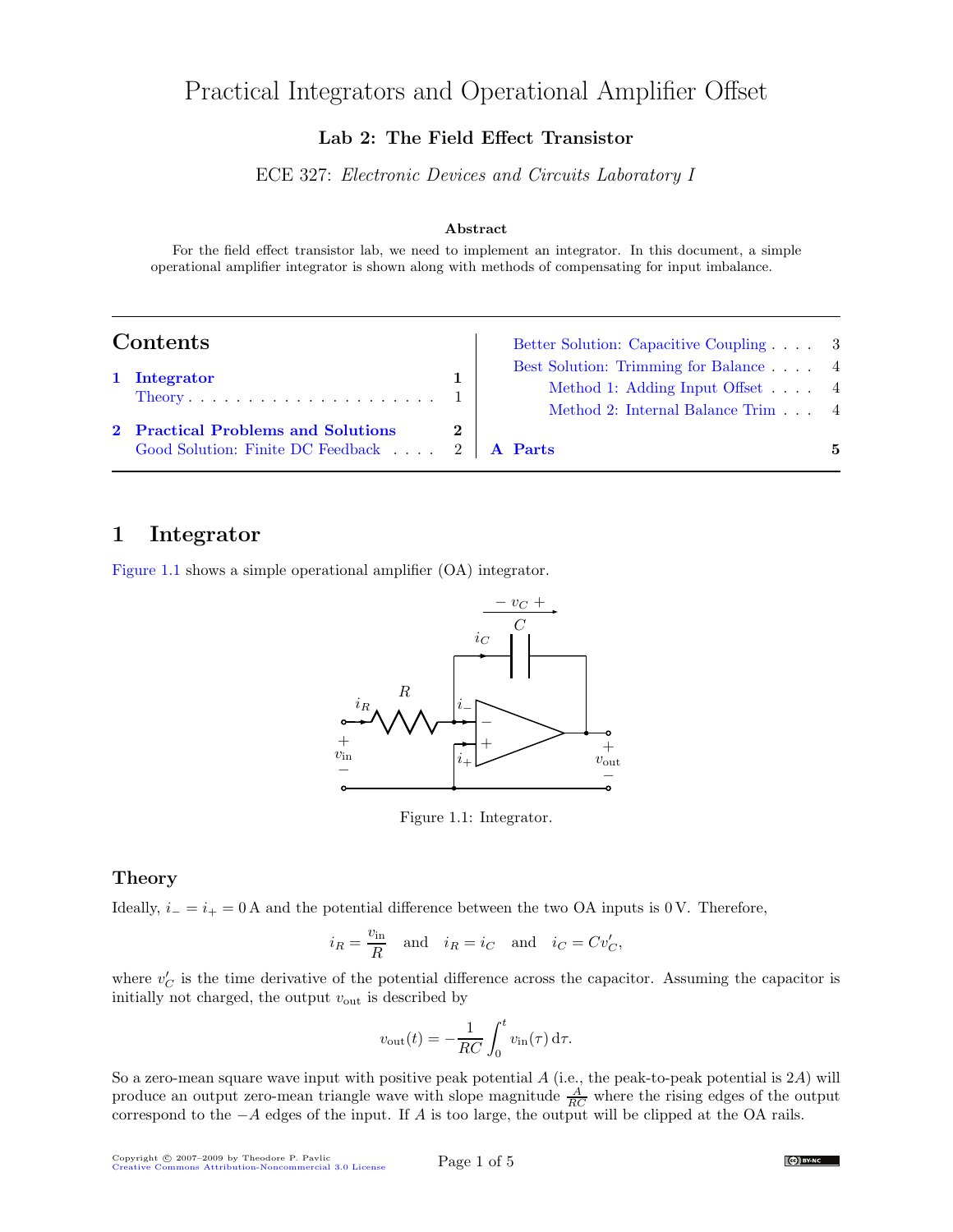# <span id="page-1-0"></span>2 Practical Problems and Solutions

In a real OA,

$$
i_- \neq 0
$$
 and  $i_+ \neq 0$  and  $i_- \neq i_+$ .

This is especially the case with old BJT OAs like the [LM741.](http://www.national.com/pf/LM/LM741.html) The imbalance in input currents manifests itself like a nonzero DC signal sitting on one of the inputs. This apparent DC offset to the input signal will cause a zero-mean input to make the OA rail.

There is no easy solution to this problem. Here, we list a few approaches to ameliorating the offset problem. These solutions aren't perfect, nor are they even applicable in some cases.

### <span id="page-1-1"></span>Good Solution: Finite DC Feedback

The problem may be viewed as the capacitor configuring the operational amplifier for infinite DC gain. By placing a resistor in parallel with the feedback capacitor, we can provide finite DC gain, as shown in [Figure 2.1.](#page-1-2) Now, instead of the input offset potential resulting in a ramp, it results in a constant output



<span id="page-1-2"></span>Figure 2.1: Integrator with Finite DC Gain (i.e., "Miller integrator").

offset that is an amplified version of the input offset. To reduce the magnitude of the output offset, we can reduce the size of  $R_F$ . However, as  $R_F$  gets smaller, the circuit performs less like an integrator and more like a lowpass filter (i.e., we move the knee of the filter farther to the right as we lower  $R_F$ ).

Note that some OAs add a large feedback resistor internally, and some capacitors have leakage that manifests itself like a large feedback resistor. Therefore, you may observe this effect even when you do not add your own external feedback resistor.

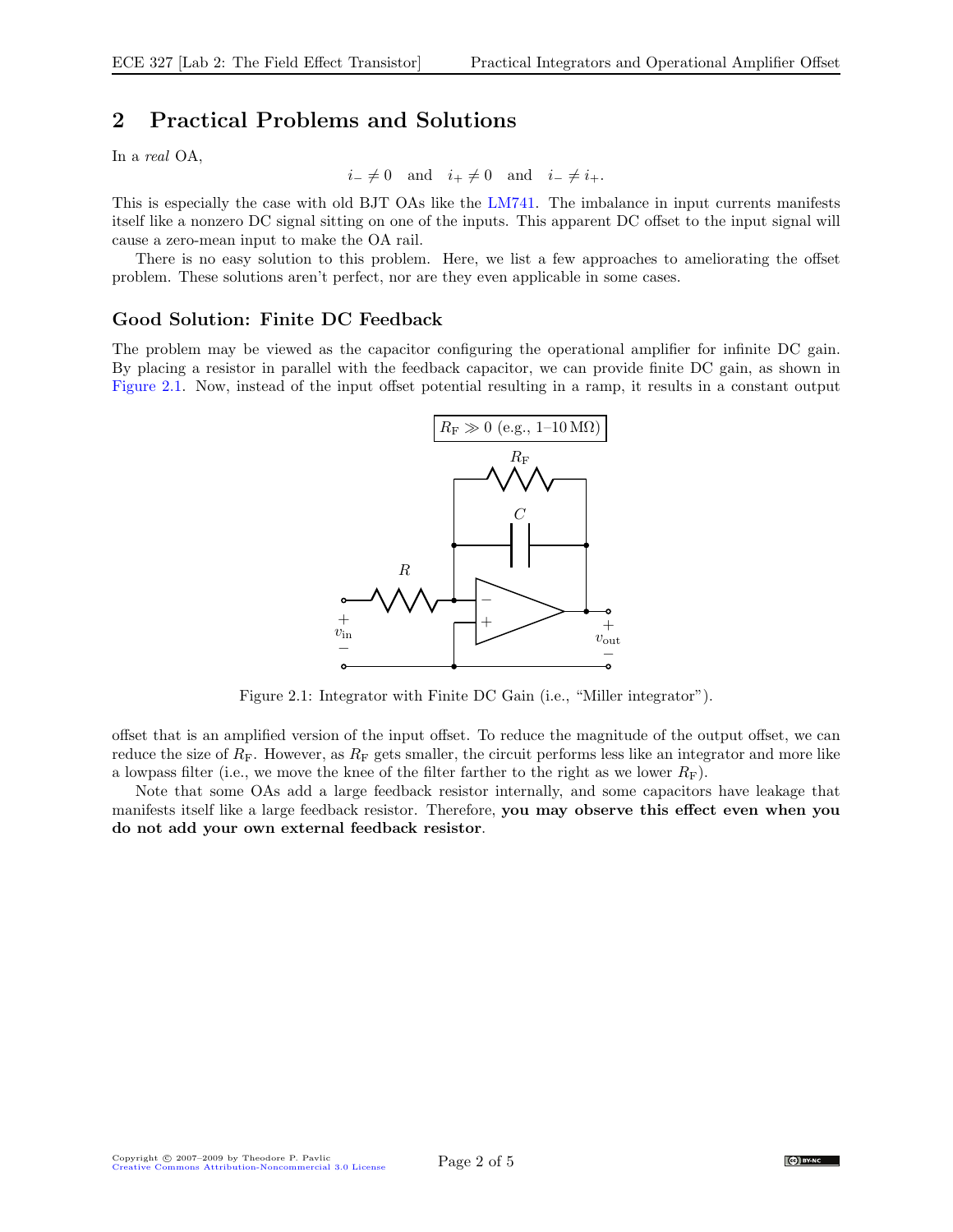## <span id="page-2-0"></span>Better Solution: Capacitive Coupling

Alternatively, because our input signal has no DC offset, we can capacitively (i.e., AC) couple the input to the integrator, as shown in [Figure 2.2.](#page-2-1) To prevent filtering out signals of interest, Cin must be large. Large



<span id="page-2-1"></span>Figure 2.2: Integrator with Capacitively-Coupled Input.

capacitors are typically polarized, so care should be taken in their placement. It may be a good idea to give the input some DC offset and connect the capacitor's negative end (i.e., the cathode, where positive DC current exits) toward the operational amplifier (because it will have a virtual ground there).

Capacitively coupling the input lets the left end of the resistor "float" with respect to DC. The capacitor will charge in such a way that it will make up for the DC offset so that the current through the resistor is only due to the AC component of the signal. The resulting output will have an offset exactly the magnitude of the imbalance offset, which hopefully should be small.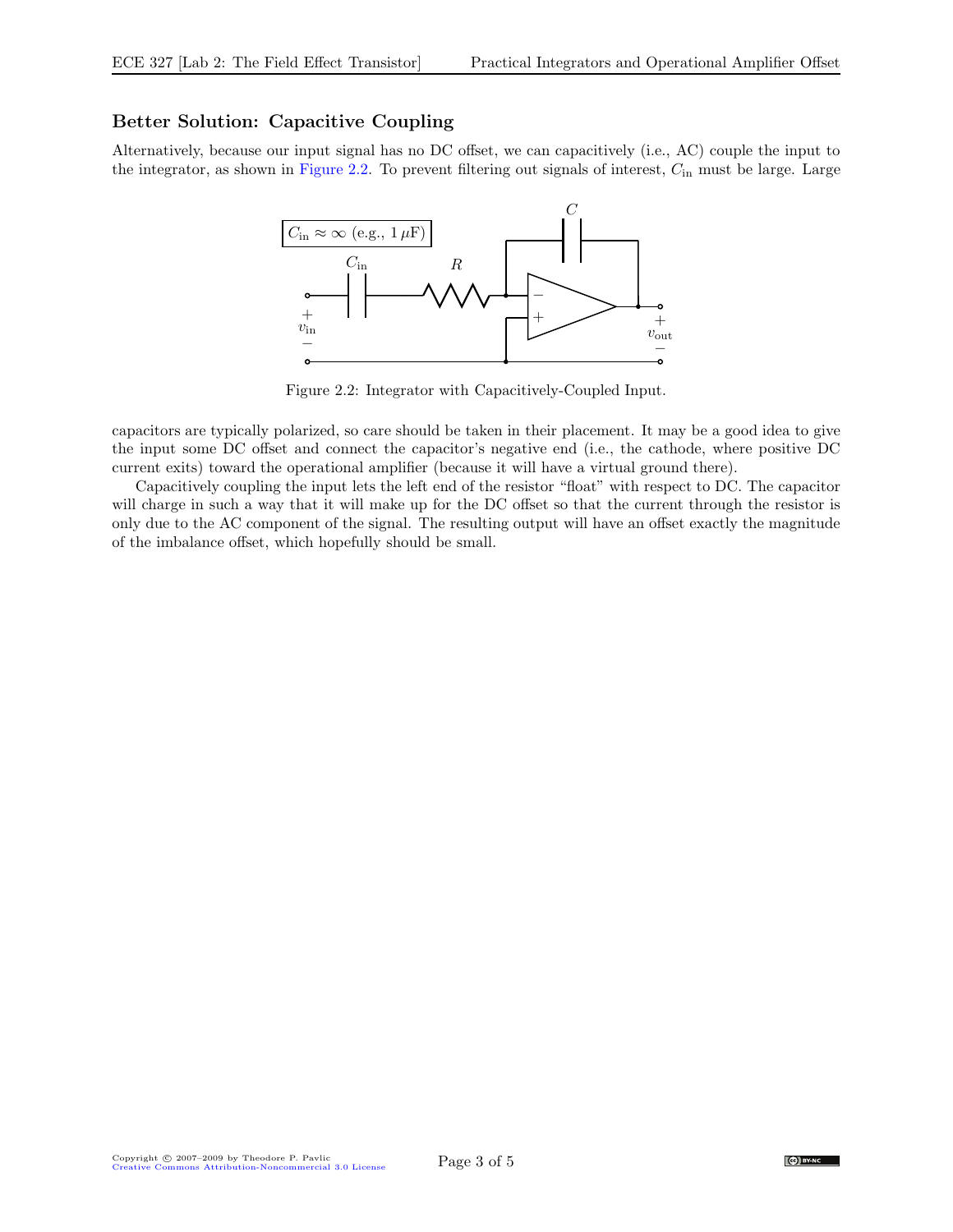## <span id="page-3-0"></span>Best Solution: Trimming for Balance

A different approach is to try to null the offset. Here, we briefly discuss two such methods. In both cases, the nulling effect is temporary. Because offsets drift with temperature and time<sup>[1](#page-3-3)</sup>, products with long lifetimes may need to periodically re-correct for this drift.

<span id="page-3-4"></span>

<span id="page-3-5"></span>Figure 2.3: Offset nulling potentiometer configurations.

#### <span id="page-3-1"></span>Method 1: Adding Input Offset

This approach works well for all operational amplifiers.

- 1. Use the "Miller integrator" approach for finite DC feedback, shown in [Figure 2.1,](#page-1-2) to produce an integrator with constant output offset.
- 2. Then, attach a potentiometer to the inverting input node (i.e., the − input of the OA) as in [Figure 2.3\(a\).](#page-3-4)

The inverting input serves as a summing junction, and so the potentiometer allows you to add your own offset to balance the offset of the OA. Tune the potentiometer until the offset on the output disappears.

#### <span id="page-3-2"></span>Method 2: Internal Balance Trim

Use the "OFFSET NULL" or "BALANCE" pins provided by most  $OAs$  (e.g.,  $OAs$  shown in [Figure A.1\)](#page-4-1).

- 1. Before you wire your integrator, *temporarily* short the input pins of the OA together (it may be a good idea to short them both to  $0 V$ ).
- 2. Connect a potentiometer to the "balance" pins as shown in [Figure 2.3\(b\).](#page-3-5)
- 3. Connect the OA supply rails so that it is operating.
- 4. Measure the output of the OA. Adjust the potentiometer until the output reaches the correct 0 V state.

Leave the potentiometer connected, but remove the input short and build your integrator.

Additional offsets: Even balanced OAs produce integrator offsets. For a trimmed OA, the impedance (to ground) looking out of the inputs must be equivalent. Rather than connecting the non-inverting input  $(i.e., the + input)$  directly to ground, use a resistor equal to the impedance seen by the inverting input (i.e., the − input). For example, use R for [Figure 1.1,](#page-0-2)  $R||R_F$  for [Figure 2.1,](#page-1-2) and a large resistor for [Figure 2.2.](#page-2-1) In all cases, use a variable resistor (e.g., two adjacent pins of a potentiometer) so that it can be tuned.

Being careful: While this method should allow you to use the ideal integrator of [Figure 1.1,](#page-0-2) for safety, you should probably **also** use one of the other constant-offset methods (i.e., the finite DC feedback method or the capacitive coupling method) described above. Together, your integrator will be near ideal and have very little offset. Of course, you may need to retune your potentiometer(s) periodically.

<span id="page-3-3"></span><sup>&</sup>lt;sup>1</sup>One reason for "burning in" electronic components before use is to reduce the rate of this drift.